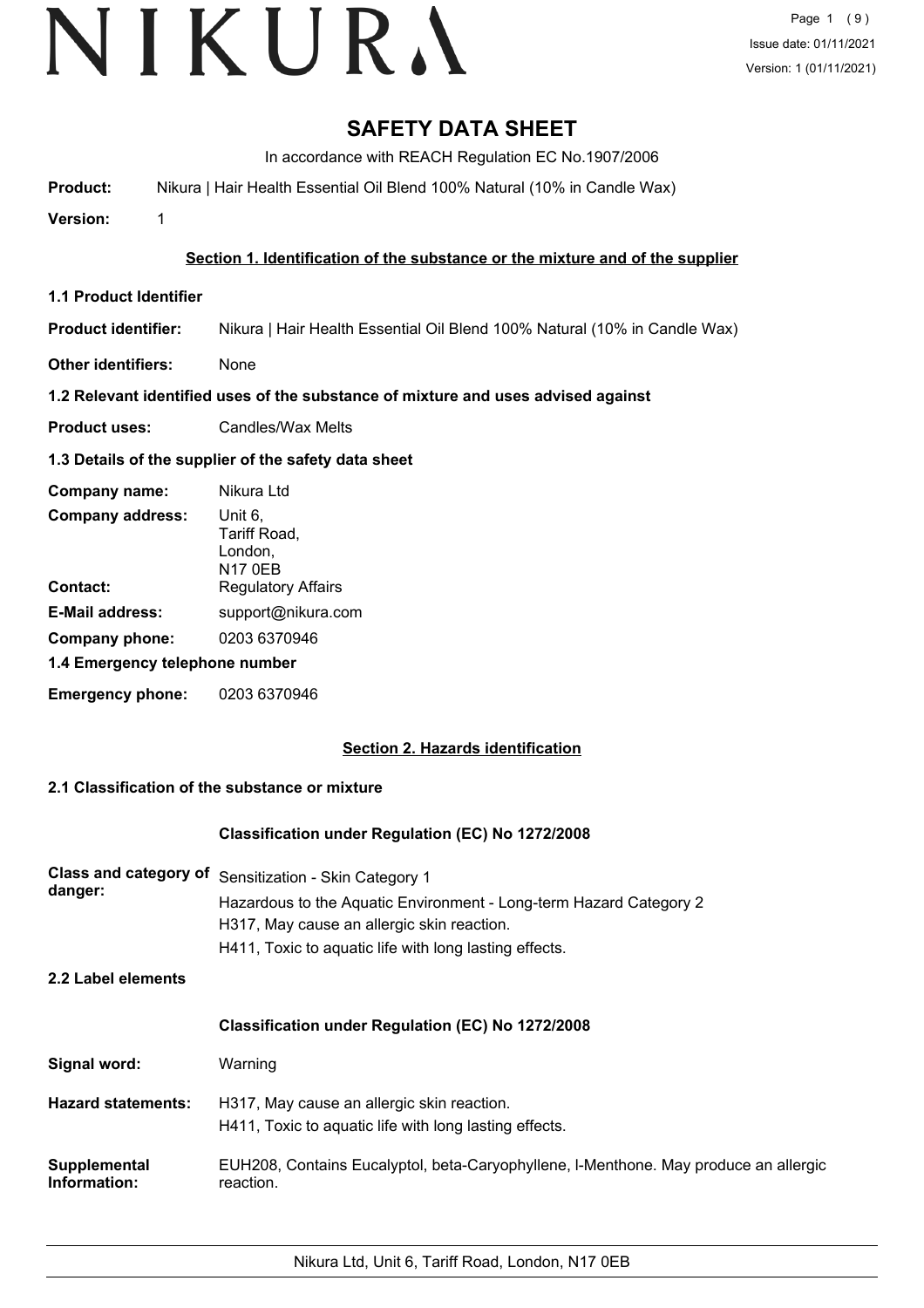# VIKURA

# **SAFETY DATA SHEET**

In accordance with REACH Regulation EC No.1907/2006

**Product:** Nikura | Hair Health Essential Oil Blend 100% Natural (10% in Candle Wax)

**Version:** 1

**Precautionary statements:**

P261, Avoid breathing vapour or dust. P272, Contaminated work clothing should not be allowed out of the workplace.

P273, Avoid release to the environment.

P280, Wear protective gloves/eye protection/face protection.

P302/352, IF ON SKIN: Wash with plenty of soap and water.

P333/313, If skin irritation or rash occurs: Get medical advice/attention.

P363, Wash contaminated clothing before reuse.

P391, Collect spillage.

P501, Dispose of contents/container to approved disposal site, in accordance with local regulations.



**2.3 Other hazards**

**Pictograms:**

**Other hazards:** None

# **Section 3. Composition / information on ingredients**

# **3.2 Mixtures**

# **Contains:**

| <b>Name</b>               | <b>CAS</b> | <b>EC</b> | <b>REACH Registration</b><br>No. | %     | <b>Classification for</b><br>(CLP) 1272/2008                                                                    |
|---------------------------|------------|-----------|----------------------------------|-------|-----------------------------------------------------------------------------------------------------------------|
| Linalyl acetate           | 115-95-7   | 204-116-4 |                                  | 1.63% | Skin Irrit. 2-Skin Sens.<br>1B:H315-H317 .-                                                                     |
| ILinalool                 | 78-70-6    | 201-134-4 |                                  | 1.37% | Skin Irrit. 2-Eye Irrit. 2-<br>Skin Sens. 1B;H315-<br>H317-H319.-                                               |
| lalpha-Cedrene            | 469-61-4   | 207-418-4 |                                  | 0.56% | Asp. Tox 1-Aquatic<br>Acute 1-Aquatic<br> Chronic 1:H304-H410.-                                                 |
| beta-Caryophyllene        | 87-44-5    | 201-746-1 |                                  | 0.25% | Skin Sens. 1B-Asp.<br>Tox 1-Aquatic Chronic<br>4:H304-H317-H413.-                                               |
| Eucalyptol                | 470-82-6   | 207-431-5 |                                  | 0.25% | Flam. Lig. 3-Skin Sens.<br>1B;H226-H317,-                                                                       |
| <b>l</b> cis-beta-Ocimene | 3338-55-4  | 222-081-3 |                                  | 0.19% | Flam. Lig. 3-Skin Irrit.<br>2-Asp. Tox 1-Aquatic<br>Acute 1-Aquatic<br>Chronic 2;H226-H304-<br>H315-H400-H411.- |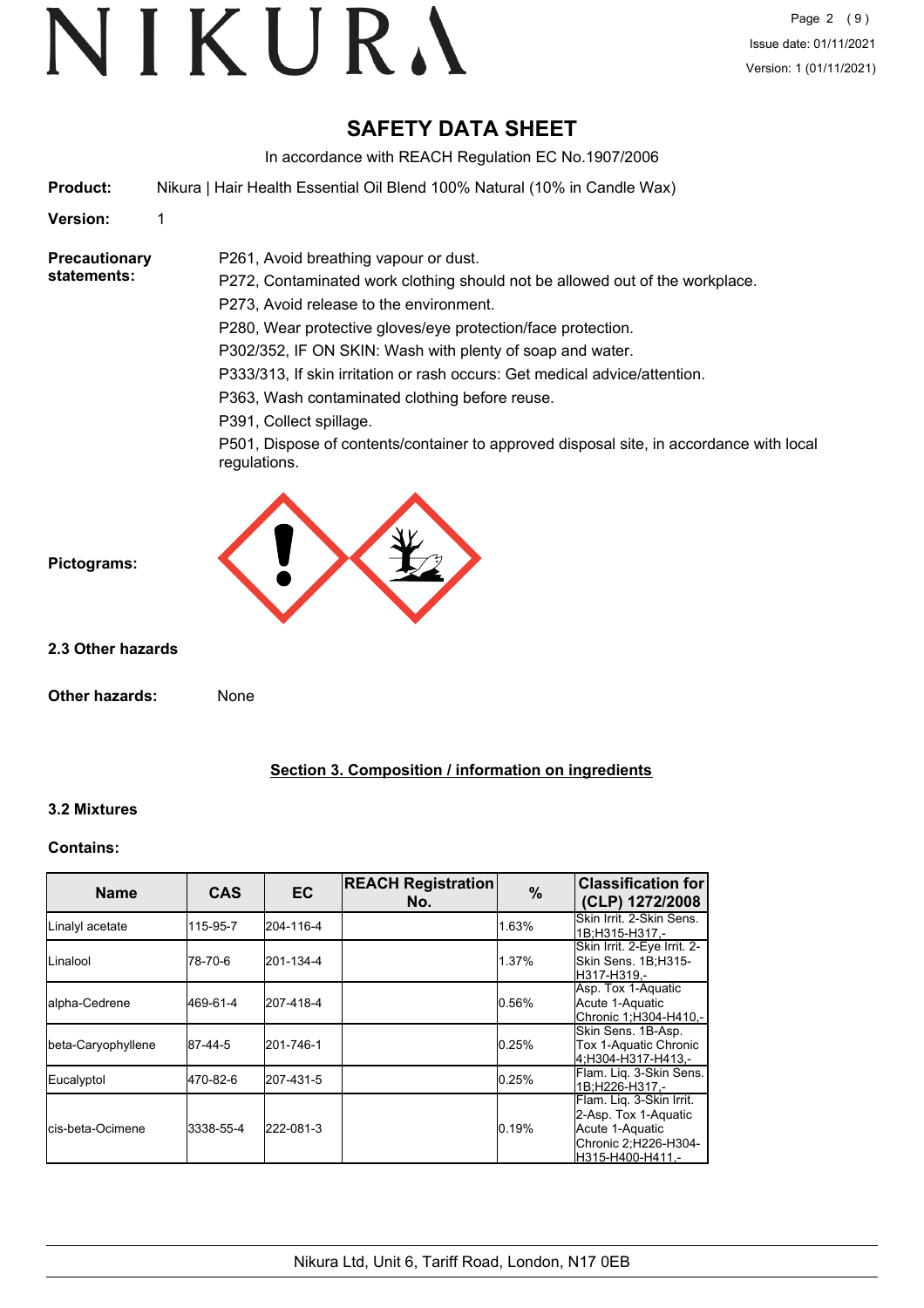# VIKURA

# **SAFETY DATA SHEET**

In accordance with REACH Regulation EC No.1907/2006

**Product:** Nikura | Hair Health Essential Oil Blend 100% Natural (10% in Candle Wax)

## **Version:** 1

| <b>II-Menthone</b>  | 14073-97-3 | 237-926-1 | 0.17% | Acute Tox. 4-Skin Irrit.<br>2-Skin Sens, 1B-<br>Aquatic Chronic 3;<br>H302-H315-H317-<br>IH412.- |
|---------------------|------------|-----------|-------|--------------------------------------------------------------------------------------------------|
| Ibeta-Cedrene       | 546-28-1   |           | 0.14% | Aquatic Acute 1-<br>Aquatic Chronic 1:<br>H410.-                                                 |
| Itrans beta-Ocimene | 3779-61-1  |           | 0.12% | Skin Irrit. 2-Aquatic<br>Acute 1-Aquatic<br>Chronic 2;H315-H400-<br>H411.-                       |

# **Substances with Community workplace exposure limits:**

Not Applicable

**Substances that are persistent, bioaccumulative and toxic or very persistent and very bioaccumulative, greater than 0.1%:**

Not Applicable

# **Section 4. First-aid measures**

# **4.1 Description of first aid measures**

| Inhalation:           | Remove from exposure site to fresh air, keep at rest, and obtain medical attention.          |
|-----------------------|----------------------------------------------------------------------------------------------|
| Eye exposure:         | Flush immediately with water for at least 15 minutes. Contact physician if symptoms persist. |
| <b>Skin exposure:</b> | IF ON SKIN: Wash with plenty of soap and water.                                              |
| Ingestion:            | Rinse mouth with water and obtain medical attention.                                         |

# **4.2 Most important symptoms and effects, both acute and delayed**

May cause an allergic skin reaction.

# **4.3 Indication of any immediate medical attention and special treatment needed**

None expected, see Section 4.1 for further information.

# **SECTION 5: Firefighting measures**

# **5.1 Extinguishing media**

Suitable media: Carbon dioxide, Dry chemical, Foam.

# **5.2 Special hazards arising from the substance or mixture**

In case of fire, may be liberated: Carbon monoxide, Unidentified organic compounds.

# **5.3 Advice for fire fighters:**

In case of insufficient ventilation, wear suitable respiratory equipment.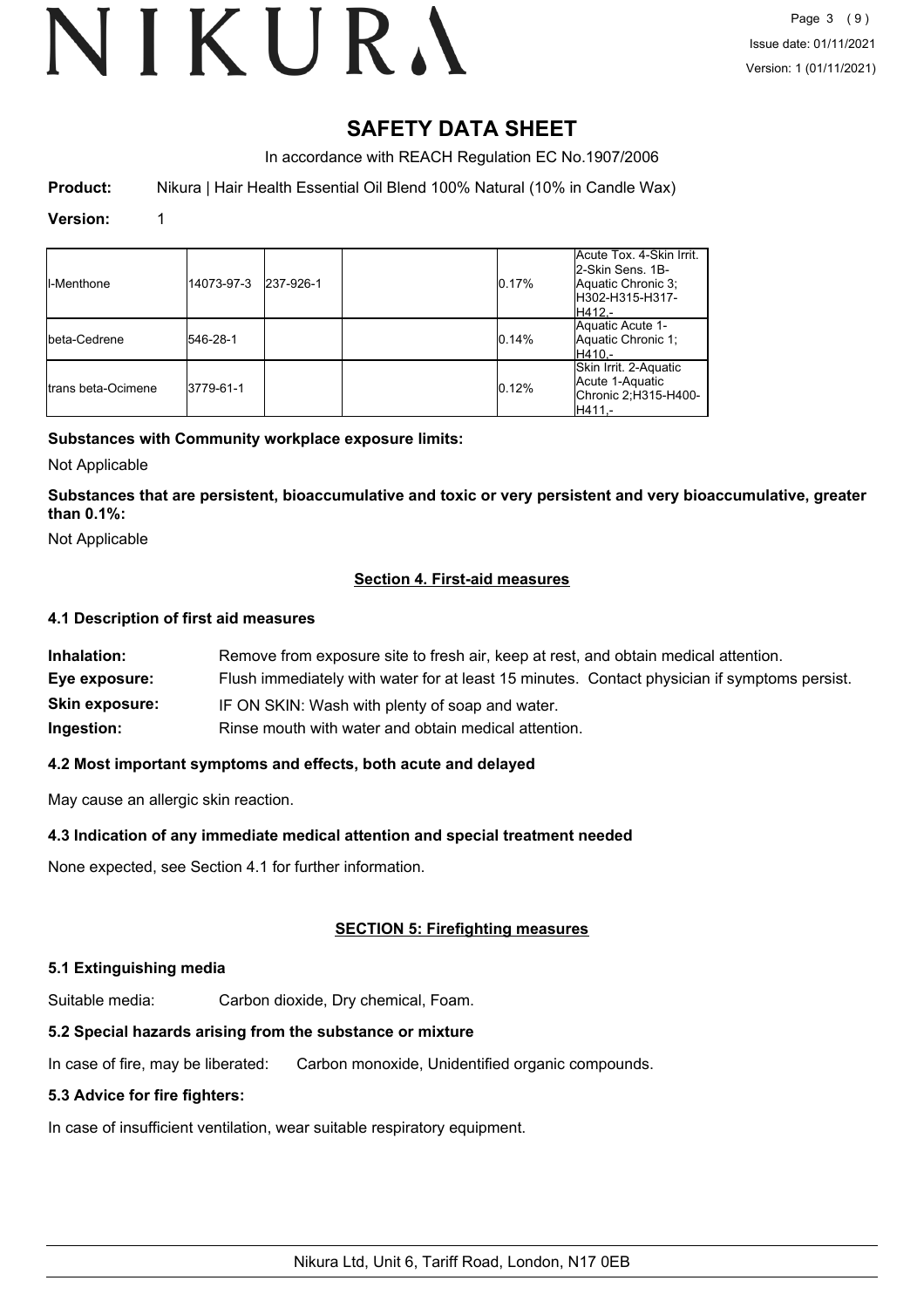# VIKURA

# **SAFETY DATA SHEET**

In accordance with REACH Regulation EC No.1907/2006

**Product:** Nikura | Hair Health Essential Oil Blend 100% Natural (10% in Candle Wax)

**Version:** 1

# **Section 6. Accidental release measures**

# **6.1 Personal precautions, protective equipment and emergency procedures:**

Avoid inhalation. Avoid contact with skin and eyes. See protective measures under Section 7 and 8.

## **6.2 Environmental precautions:**

Keep away from drains, surface and ground water, and soil.

## **6.3 Methods and material for containment and cleaning up:**

Remove ignition sources. Provide adequate ventilation. Avoid excessive inhalation of vapours. Contain spillage immediately by use of sand or inert powder. Dispose of according to local regulations.

## **6.4 Reference to other sections:**

Also refer to sections 8 and 13.

# **Section 7. Handling and storage**

## **7.1 Precautions for safe handling:**

Keep away from heat, sparks, open flames and hot surfaces. - No smoking. Use personal protective equipment as required. Use in accordance with good manufacturing and industrial hygiene practices. Use in areas with adequate ventilation Do not eat, drink or smoke when using this product.

# **7.2 Conditions for safe storage, including any incompatibilities:**

Store in a well-ventilated place. Keep container tightly closed. Keep cool. Ground/bond container and receiving equipment. Use explosion-proof electrical, ventilating and lighting equipment. Use only non-sparking tools. Take precautionary measures against static discharge.

# **7.3 Specific end use(s):**

Candles/Wax Melts: Use in accordance with good manufacturing and industrial hygiene practices.

# **Section 8. Exposure controls/personal protection**

### **8.1 Control parameters**

Workplace exposure limits: Not Applicable

# **8.2 Exposure Controls**

### **Eye / Skin Protection**

Wear protective gloves/eye protection/face protection

# **Respiratory Protection**

Under normal conditions of use and where adequate ventilation is available to prevent build up of excessive vapour, this material should not require special engineering controls. However, in conditions of high or prolonged use, or high temperature or other conditions which increase exposure, the following engineering controls can be used to minimise exposure to personnel: a) Increase ventilation of the area with local exhaust ventilation. b) Personnel can use an approved, appropriately fitted respirator with organic vapour cartridge or canisters and particulate filters. c) Use closed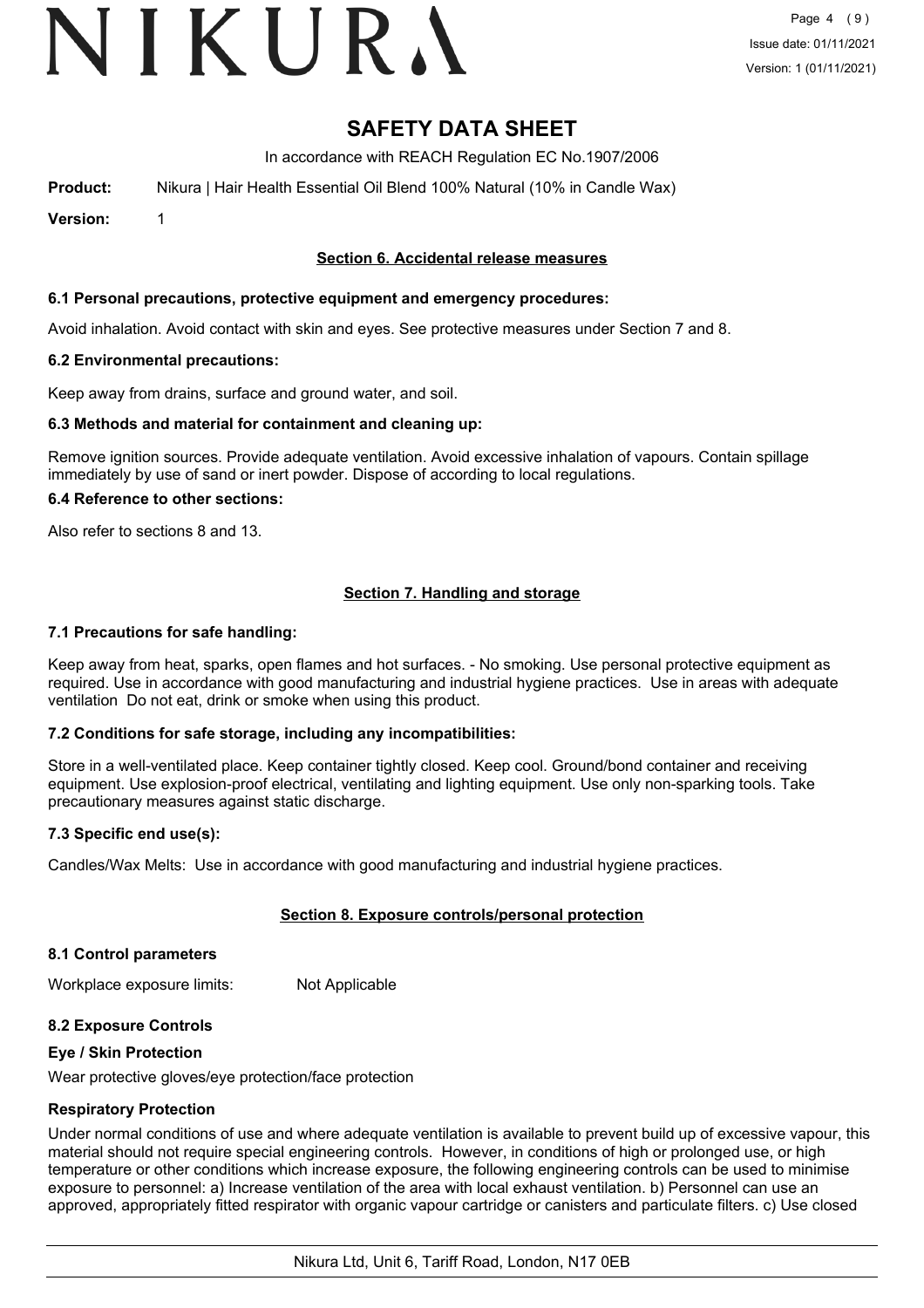Page 5 (9) Issue date: 01/11/2021 Version: 1 (01/11/2021)

# **SAFETY DATA SHEET**

In accordance with REACH Regulation EC No.1907/2006

**Product:** Nikura | Hair Health Essential Oil Blend 100% Natural (10% in Candle Wax)

**Version:** 1

systems for transferring and processing this material.

Also refer to Sections 2 and 7.

# **Section 9. Physical and chemical properties**

## **9.1 Information on basic physical and chemical properties**

| Appearance:                                   | Not determined                               |
|-----------------------------------------------|----------------------------------------------|
| Odour:                                        | Not determined                               |
| <b>Odour threshold:</b>                       | Not determined                               |
| pH:                                           | Not determined                               |
| Melting point / freezing point:               | Not determined                               |
| Initial boiling point / range:                | Not determined                               |
| <b>Flash point:</b>                           | > 200 °C                                     |
| <b>Evaporation rate:</b>                      | Not determined                               |
| Flammability (solid, gas):                    | Not determined                               |
| Upper/lower flammability or explosive limits: | Product does not present an explosion hazard |
| Vapour pressure:                              | Not determined                               |
| Vapour density:                               | Not determined                               |
| <b>Relative density:</b>                      | Not determined                               |
| Solubility(ies):                              | Not determined                               |
| Partition coefficient: n-octanol/water:       | Not determined                               |
| Auto-ignition temperature:                    | Not determined                               |
| <b>Decomposition temperature:</b>             | Not determined                               |
| <b>Viscosity:</b>                             | Not determined                               |
| <b>Explosive properties:</b>                  | Not expected                                 |
| <b>Oxidising properties:</b>                  | Not expected                                 |
| 9.2 Other information:                        | None available                               |

# **Section 10. Stability and reactivity**

### **10.1 Reactivity:**

Presents no significant reactivity hazard, by itself or in contact with water.

# **10.2 Chemical stability:**

Good stability under normal storage conditions.

# **10.3 Possibility of hazardous reactions:**

Not expected under normal conditions of use.

# **10.4 Conditions to avoid:**

Avoid extreme heat.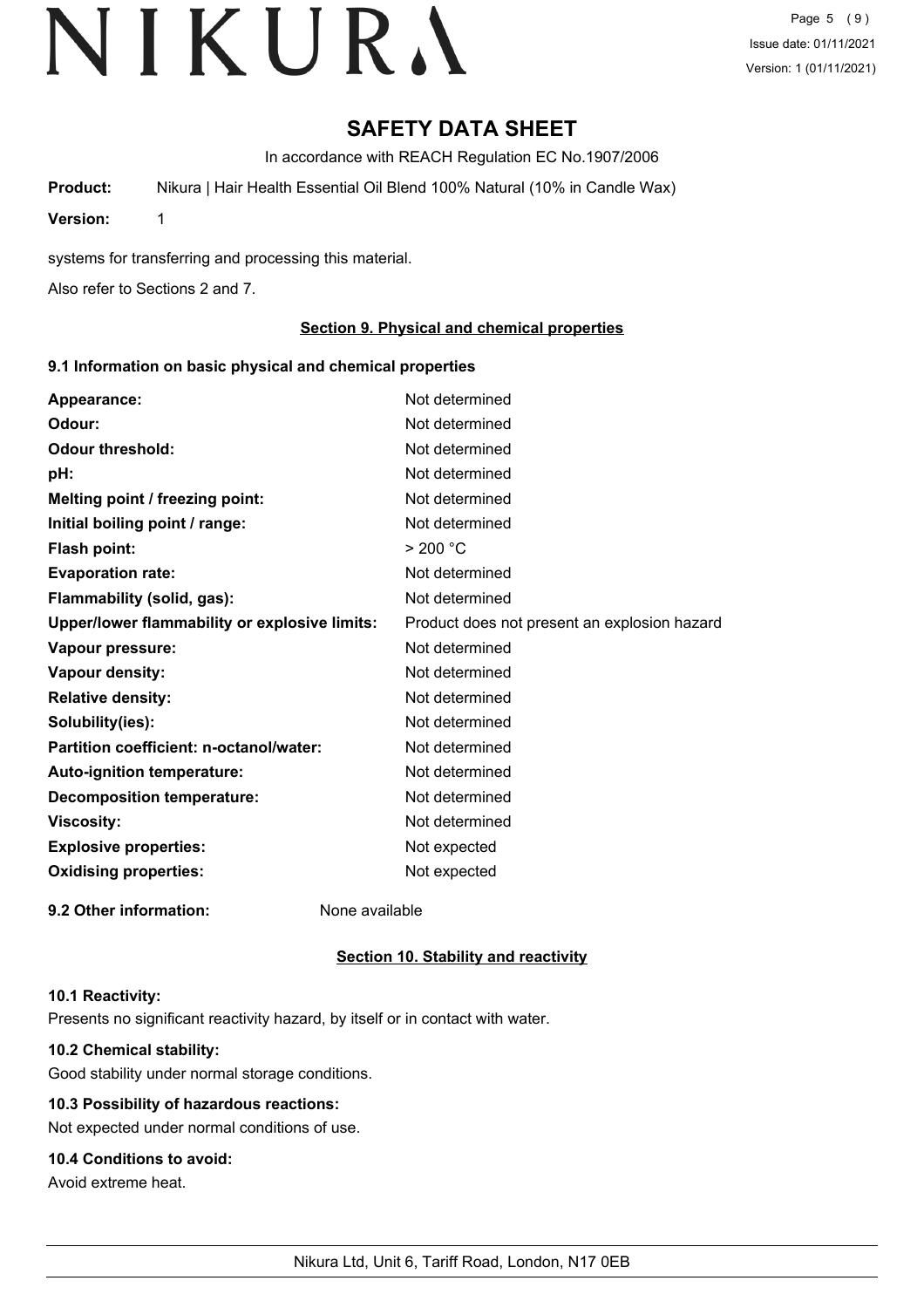# **SAFETY DATA SHEET**

In accordance with REACH Regulation EC No.1907/2006

**Product:** Nikura | Hair Health Essential Oil Blend 100% Natural (10% in Candle Wax)

**Version:** 1

# **10.5 Incompatible materials:**

Avoid contact with strong acids, alkalis or oxidising agents.

# **10.6 Hazardous decomposition products:**

Not expected.

## **Section 11. Toxicological information**

# **11.1 Information on toxicological effects**

This mixture has not been tested as a whole for health effects. The health effects have been calculated using the methods outlined in Regulation (EC) No 1272/2008 (CLP).

| <b>Acute Toxicity:</b>                    | Based on available data the classification criteria are not met. |
|-------------------------------------------|------------------------------------------------------------------|
| <b>Acute Toxicity Oral</b>                | >5000                                                            |
| <b>Acute Toxicity Dermal</b>              | Not Applicable                                                   |
| <b>Acute Toxicity Inhalation</b>          | Not Available                                                    |
| <b>Skin corrosion/irritation:</b>         | Based on available data the classification criteria are not met. |
| Serious eye damage/irritation:            | Based on available data the classification criteria are not met. |
| <b>Respiratory or skin sensitisation:</b> | Sensitization - Skin Category 1                                  |
| Germ cell mutagenicity:                   | Based on available data the classification criteria are not met. |
| Carcinogenicity:                          | Based on available data the classification criteria are not met. |
| <b>Reproductive toxicity:</b>             | Based on available data the classification criteria are not met. |
| <b>STOT-single exposure:</b>              | Based on available data the classification criteria are not met. |
| <b>STOT-repeated exposure:</b>            | Based on available data the classification criteria are not met. |
| <b>Aspiration hazard:</b>                 | Based on available data the classification criteria are not met. |

**Information about hazardous ingredients in the mixture**

Not Applicable

Refer to Sections 2 and 3 for additional information.

# **Section 12. Ecological information**

# **12.1 Toxicity:**

Toxic to aquatic life with long lasting effects.

| 12.2 Persistence and degradability: | Not available |
|-------------------------------------|---------------|
| 12.3 Bioaccumulative potential:     | Not available |
| 12.4 Mobility in soil:              | Not available |

# **12.5 Results of PBT and vPvB assessment:**

This substance does not meet the PBT/vPvB criteria of REACH, annex XIII.

**12.6 Other adverse effects:** Not available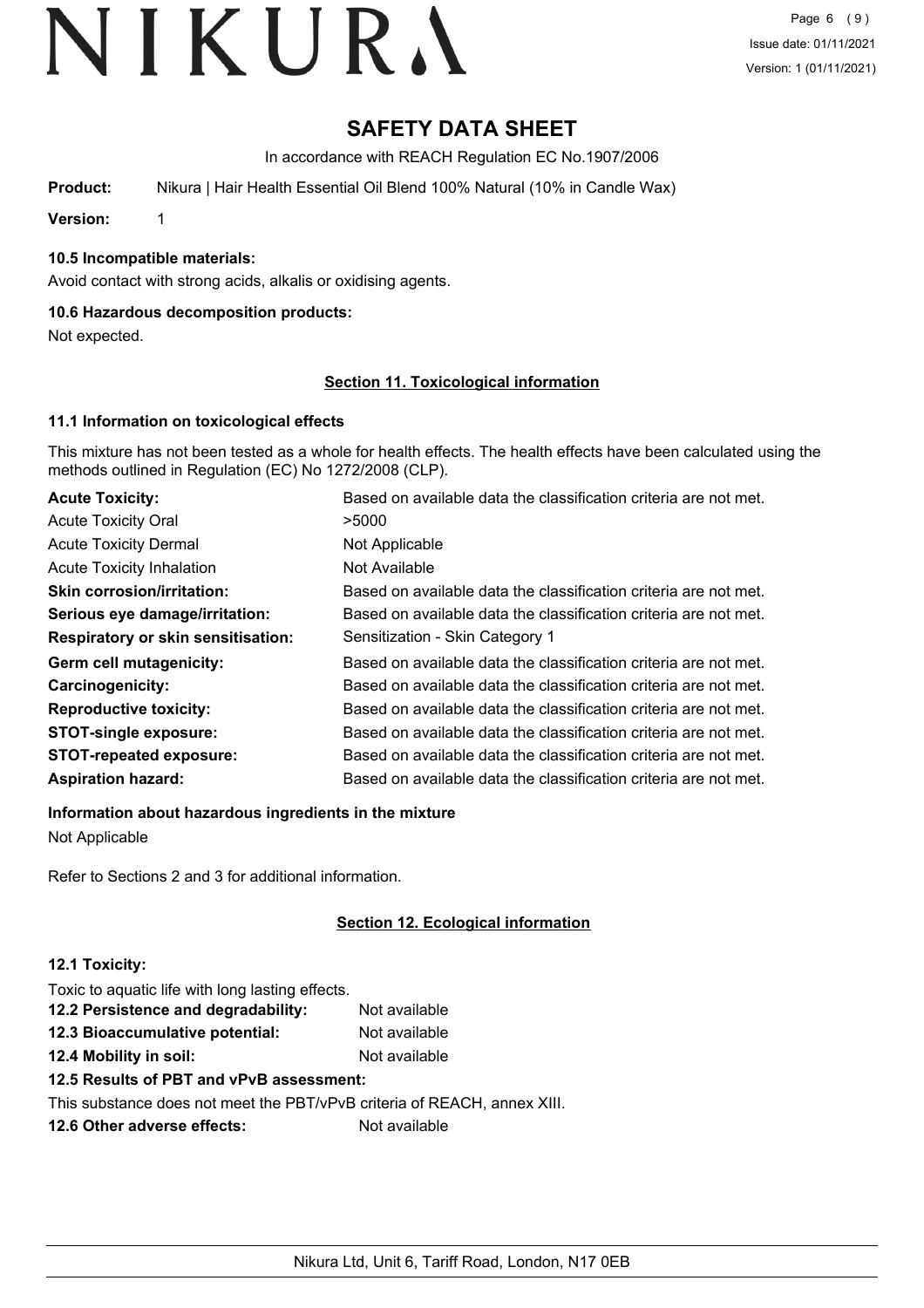Page 7 (9) Issue date: 01/11/2021 Version: 1 (01/11/2021)

# **SAFETY DATA SHEET**

In accordance with REACH Regulation EC No.1907/2006

| Product: | Nikura   Hair Health Essential Oil Blend 100% Natural (10% in Candle Wax) |  |  |  |  |
|----------|---------------------------------------------------------------------------|--|--|--|--|
|          |                                                                           |  |  |  |  |

**Version:** 1

# **Section 13. Disposal considerations**

## **13.1 Waste treatment methods:**

Dispose of in accordance with local regulations. Avoid disposing into drainage systems and into the environment. Empty containers should be taken to an approved waste handling site for recycling or disposal.

# **Section 14. Transport information**

| 14.1 UN number:                    | UN3082                                                                               |
|------------------------------------|--------------------------------------------------------------------------------------|
| 14.2 UN Proper Shipping Name:      | ENVIRONMENTALLY HAZARDOUS SUBSTANCE, LIQUID, N.O.S.<br>(alpha-Cedrene, beta-Cedrene) |
| 14.3 Transport hazard class(es):   | 9                                                                                    |
| <b>Sub Risk:</b>                   | -                                                                                    |
| 14.4. Packing Group:               | Ш                                                                                    |
| <b>14.5 Environmental hazards:</b> | This is an environmentally hazardous substance.                                      |
| 14.6 Special precautions for user: | None additional                                                                      |
|                                    | 14.7 Transport in bulk according to Annex II of MARPOL 73/78 and the IRC Code:       |

**14.7 Transport in bulk according to Annex II of MARPOL73/78 and the IBC Code:**

Not applicable

# **Section 15. Regulatory information**

# **15.1 Safety, health and environmental regulations/legislation specific for the substance or mixture** None additional

# **15.2 Chemical Safety Assessment**

A Chemical Safety Assessment has not been carried out for this product.

# **Section 16. Other information**

| <b>Concentration % Limits:</b>        | EH C2=43.67% EH C3=4.37% SS 1=61.43% |
|---------------------------------------|--------------------------------------|
| Total Fractional Values:              | EH C2=2.29 EH C3=22.90 SS 1=1.63     |
| $\mathbf{r}$ . The state $\mathbf{r}$ |                                      |

**Key to revisions:**

Not applicable

# **Key to abbreviations:**

| <b>Abbreviation</b> | <b>Meaning</b>                                                     |
|---------------------|--------------------------------------------------------------------|
| Acute Tox. 4        | Acute Toxicity - Oral Category 4                                   |
| Aquatic Acute 1     | Hazardous to the Aquatic Environment - Acute Hazard Category 1     |
| Aquatic Chronic 1   | Hazardous to the Aquatic Environment - Long-term Hazard Category 1 |
| Aquatic Chronic 2   | Hazardous to the Aquatic Environment - Long-term Hazard Category 2 |
| Aquatic Chronic 3   | Hazardous to the Aquatic Environment - Long-term Hazard Category 3 |
| Aquatic Chronic 4   | Hazardous to the Aquatic Environment - Long-term Hazard Category 4 |
| Asp. Tox 1          | Aspiration Hazard Category 1                                       |
| Eye Irrit. 2        | Eye Damage / Irritation Category 2                                 |

Nikura Ltd, Unit 6, Tariff Road, London, N17 0EB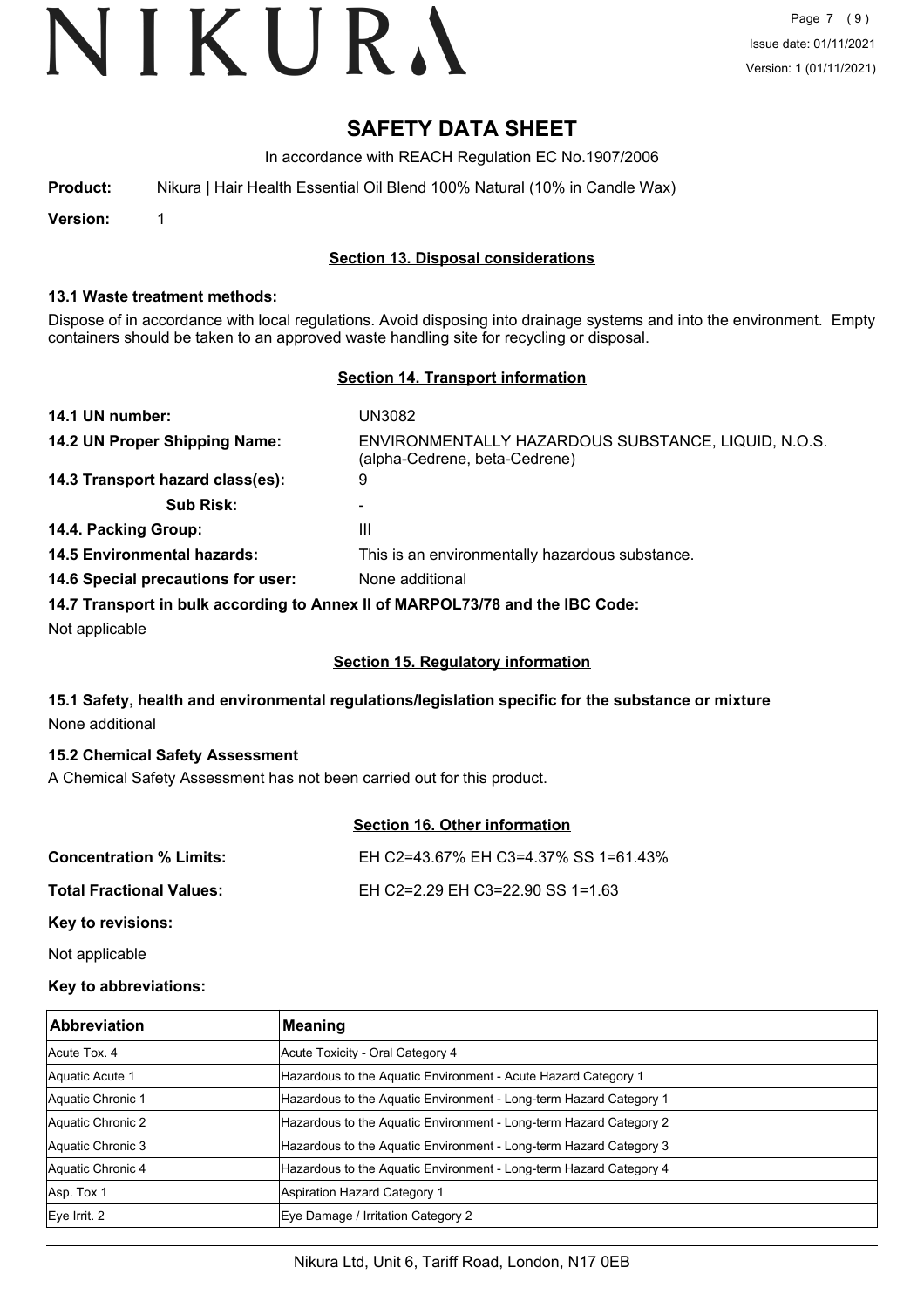# **SAFETY DATA SHEET**

In accordance with REACH Regulation EC No.1907/2006

**Product:** Nikura | Hair Health Essential Oil Blend 100% Natural (10% in Candle Wax)

# **Version:** 1

| Flam. Liq. 3     | Flammable Liquid, Hazard Category 3                                                                                                 |
|------------------|-------------------------------------------------------------------------------------------------------------------------------------|
| H <sub>226</sub> | Flammable liquid and vapour.                                                                                                        |
| H302             | Harmful if swallowed.                                                                                                               |
| H304             | May be fatal if swallowed and enters airways.                                                                                       |
| H315             | Causes skin irritation.                                                                                                             |
| H317             | May cause an allergic skin reaction.                                                                                                |
| H319             | Causes serious eye irritation.                                                                                                      |
| H400             | Very toxic to aquatic life.                                                                                                         |
| H410             | Very toxic to aquatic life with long lasting effects.                                                                               |
| H411             | Toxic to aquatic life with long lasting effects.                                                                                    |
| H412             | Harmful to aquatic life with long lasting effects.                                                                                  |
| H413             | May cause long lasting harmful effects to aquatic life.                                                                             |
| P210             | Keep away from heat, sparks, open flames and hot surfaces. - No smoking.                                                            |
| P233             | Keep container tightly closed.                                                                                                      |
| P240             | Ground/bond container and receiving equipment.                                                                                      |
| P241             | Use explosion-proof electrical, ventilating and lighting equipment.                                                                 |
| P242             | Use only non-sparking tools.                                                                                                        |
| P243             | Take precautionary measures against static discharge.                                                                               |
| P261             | Avoid breathing vapour or dust.                                                                                                     |
| P <sub>264</sub> | Wash hands and other contacted skin thoroughly after handling.                                                                      |
| P270             | Do not eat, drink or smoke when using this product.                                                                                 |
| P272             | Contaminated work clothing should not be allowed out of the workplace.                                                              |
| P273             | Avoid release to the environment.                                                                                                   |
| P280             | Wear protective gloves/eye protection/face protection.                                                                              |
| P301/310         | IF SWALLOWED: Immediately call a POISON CENTER or doctor/physician.                                                                 |
| P301/312         | IF SWALLOWED: call a POISON CENTER or doctor/physician if you feel unwell.                                                          |
| P302/352         | IF ON SKIN: Wash with plenty of soap and water.                                                                                     |
| P303/361/353     | IF ON SKIN (or hair): Remove/take off immediately all contaminated clothing. Rinse skin with water/shower.                          |
| P305/351/338     | IF IN EYES: Rinse cautiously with water for several minutes. Remove contact lenses, if present and easy to<br>do. Continue rinsing. |
| P330             | Rinse mouth.                                                                                                                        |
| P331             | Do not induce vomiting.                                                                                                             |
| P332/313         | If skin irritation occurs: Get medical advice/attention.                                                                            |
| P333/313         | If skin irritation or rash occurs: Get medical advice/attention.                                                                    |
| P337/313         | If eye irritation persists: Get medical advice/attention.                                                                           |
| P362             | Take off contaminated clothing and wash before reuse.                                                                               |
| P363             | Wash contaminated clothing before reuse.                                                                                            |
| P370/378         | In case of fire: Use carbon dioxide, dry chemical, foam for extinction.                                                             |
| P391             | Collect spillage.                                                                                                                   |
| P403/235         | Store in a well-ventilated place. Keep cool.                                                                                        |
| P405             | Store locked up.                                                                                                                    |
| P501             | Dispose of contents/container to approved disposal site, in accordance with local regulations.                                      |
|                  |                                                                                                                                     |